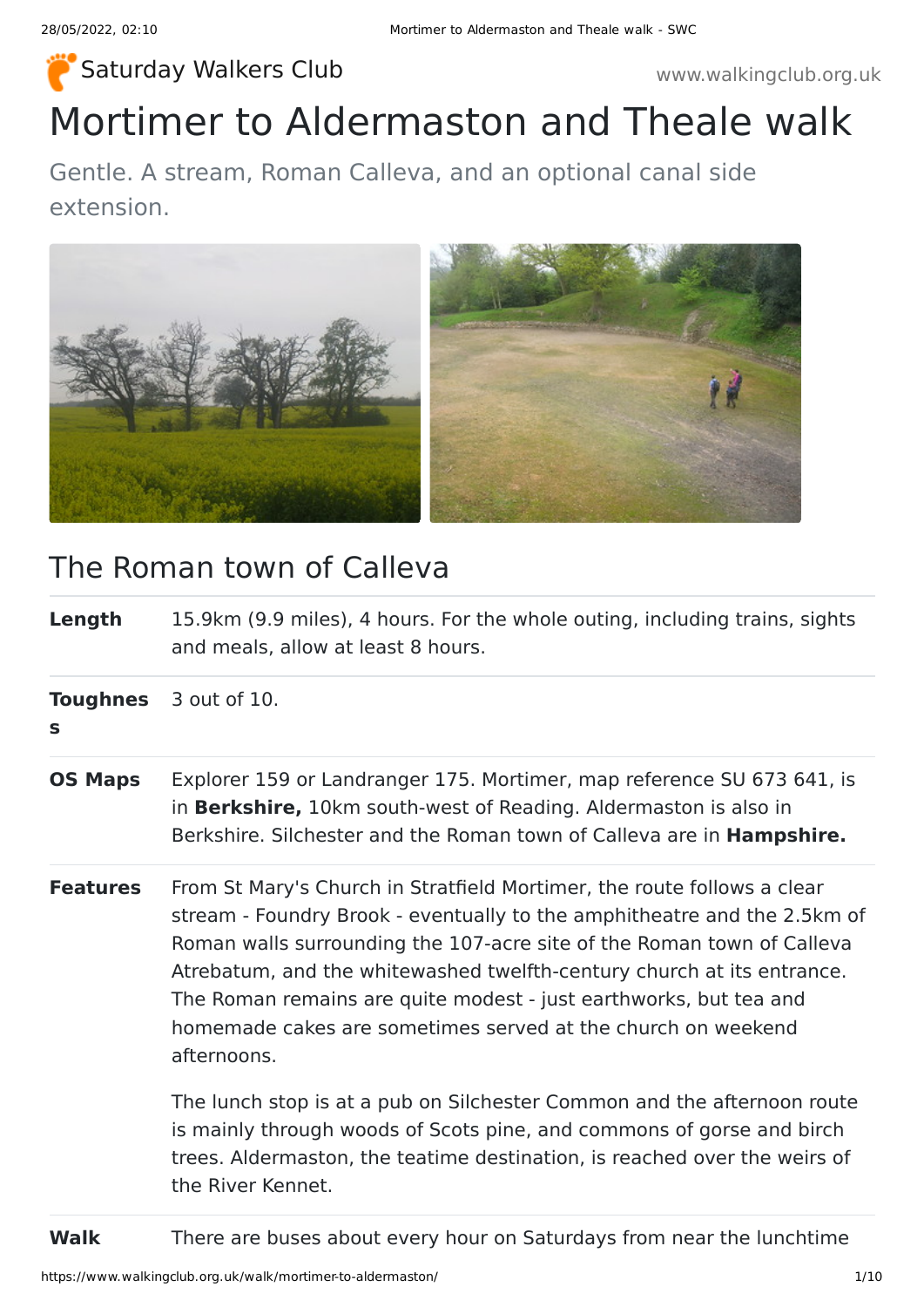**Options** pub in Silchester, going to Mortimer (15 minutes) or Reading (50 minutes).

> The walk can be extended by nearly four miles to **Theale**, which has more trains, along an enjoyable canalside path, making a total walk of 22.5km (14 miles). Or for the walker who would like a shorter canalside walk, head west from Aldermaston Wharf and in just under 2 miles you come to Woolhampton Bridge with **Midgham** railway station nearby. This makes an overall walk of just under 12 miles.

**History** The layout of the **Roman town of Calleva Atrebatum** has survived intact, having been completely abandoned when the Romans withdrew from Britain (the Saxons hated walled towns). However, all the buildings, carefully excavated, have now been reburied to protect them from vandals and the elements. Only the town walls and the **amphitheatre** are visible. The amphitheatre was built in about 50AD, with space for up to perhaps 9,000 spectators. It would have been used for public executions and shows with wild animals, but only sparingly for gladiatorial contests, since gladiators, dead or alive, were expensive. The town walls required some 160,000 wagon-loads of flint and bonding stones, and were built about 260AD as part of a general move to protect the Roman Empire from mounting unrest. Many of the exhibits from Calleva are on display in Reading Museum. The tiny Calleva Museum, half a kilometre beyond the site, closed in 2006.

> The earliest part of **St Mary the Virgin Church, Silchester,** dates from about 1125. The walls were built with reused Roman bricks. There are two Roman temples underneath the church and graveyard. It has been suggested that John Bluett may have contributed to the building of the church, as the price of escaping a vow to join the crusades. Records show that the church had half a dozen rectors in 1349. Most of them were probably killed by the plague, although one was removed for 'trespass of vert' (taking timber from Pamber Forest).

**Travel** Take the train nearest to **10am** from **Paddington** Station to **Mortimer**, changing at Reading. Journey time 45-50 minutes. Trains back from Aldermaston, changing at Reading for Paddington, are hourly (every two hours on Sundays). Journey time about 1 hour. On the extended walk, Theale has twice as many trains, including (on Mon–Sat) an hourly direct service to Paddington.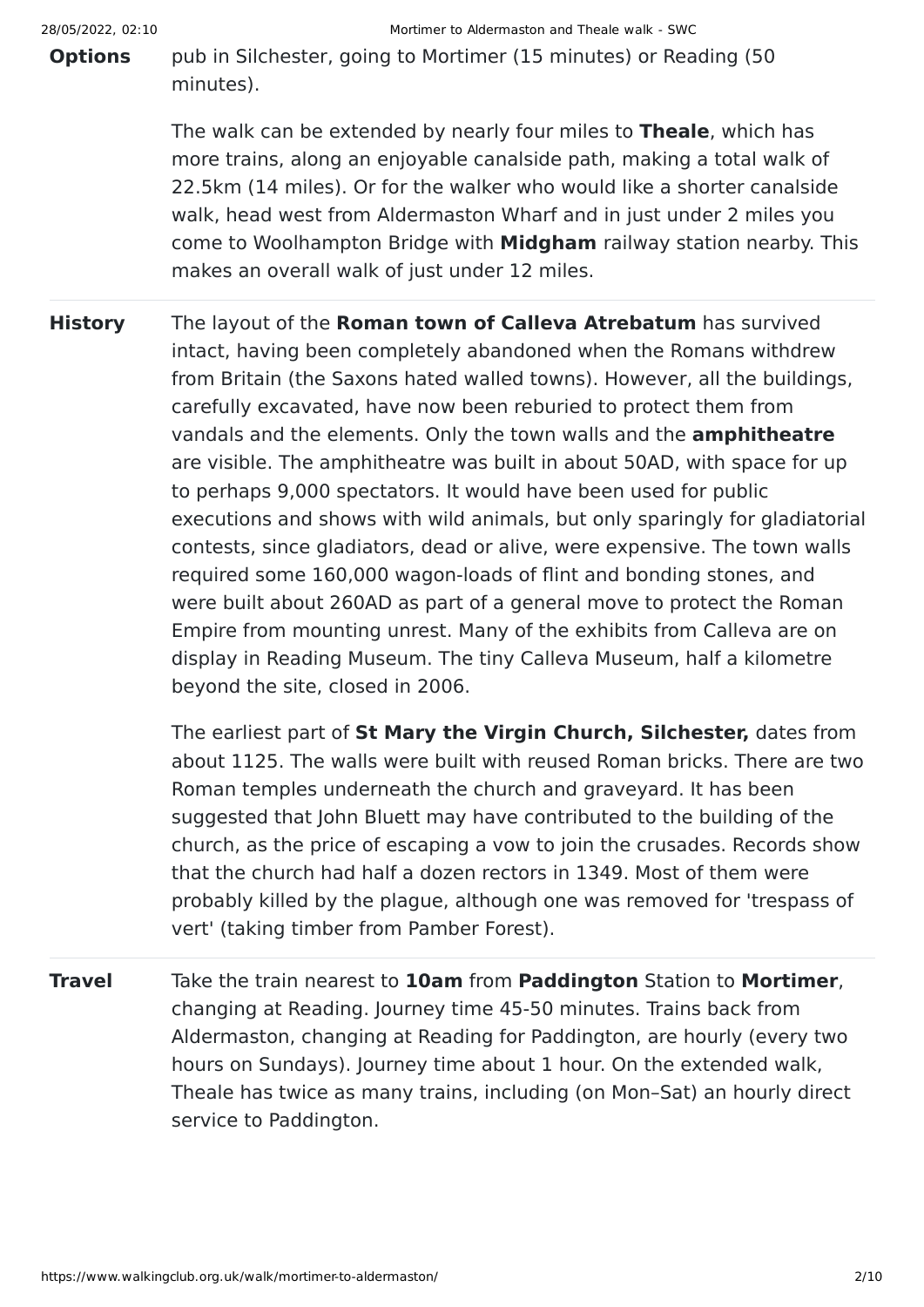#### 28/05/2022, 02:10 Mortimer to Aldermaston and Theale walk - SWC

Buy a day return to Mortimer. In practice this is usually accepted on the return journey, but you might be required to buy a single from Aldermaston (or Theale) to Reading. Senior walkers who hold London Councils Freedom Passes can use their passes on TFL Rail - Elizabeth Line - trains from Paddington as far as Reading. The only tickets you require are singles from Reading to Mortimer, and Aldermaston to Reading.

This is not a good walk for drivers, as the two stations are on different lines. You could do it by changing at Reading West, but you might have a long wait for the connection.

- **Lunch** The suggested lunch stop is the **Calleva Arms** (tel. 0118 970 0305) on Silchester Common. Food is served 12noon–2.30pm, Monday to Friday, 12noon-8pm on Saturday, and 12noon to 4pm on Sunday. Staff appreciate having advance warning of groups.
- **Tea** The suggested tea place is the tea room at the **Kennet & Avon Canal Trust Information Centre** (tel. 0118 971 2868) at Aldermaston Wharf; it is usually open until 6pm (but is closed all day Mondays). It may close earlier in winter. It serves real tea and has a good selection of cakes and snacks.

The **Butt Inn** in Aldermaston (tel. 0118 971 2129) is now open on Tuesday to Sunday (closed Mondays) from 12noon, with food served on Tuesday to Saturday from 12noon to 8.30pm, and on Sunday from 12noon to 5pm.

There is an excellent pub **The Rowbarge Inn** next door to Midgham railway station for those ending the walk at Woolhampton Bridge. For those on the longer canalside walk, to Theale, you have the **Crown Inn** beyond the railway station for a tea stop.

It is possible to visit one of the buffets on the platform at **Reading Station** while waiting for a connection on the return journey.

**Updates** No major changes. [Pre 2011 edition] Use the website version. Route across Padworth Common reinstated. This edition September 2021.

**Help Us!** After the walk, we would love to get your [feedback](https://www.walkingclub.org.uk/walk/mortimer-to-aldermaston/comments.html)

You can upload photos to the **ve** [SWC Group on Flickr](http://www.flickr.com/groups/swc) [\(upload your photos\)](https://www.walkingclub.org.uk/photos/upload_your_photos.shtml) and videos to  $\triangleright$  Youtube. This walk's tags are: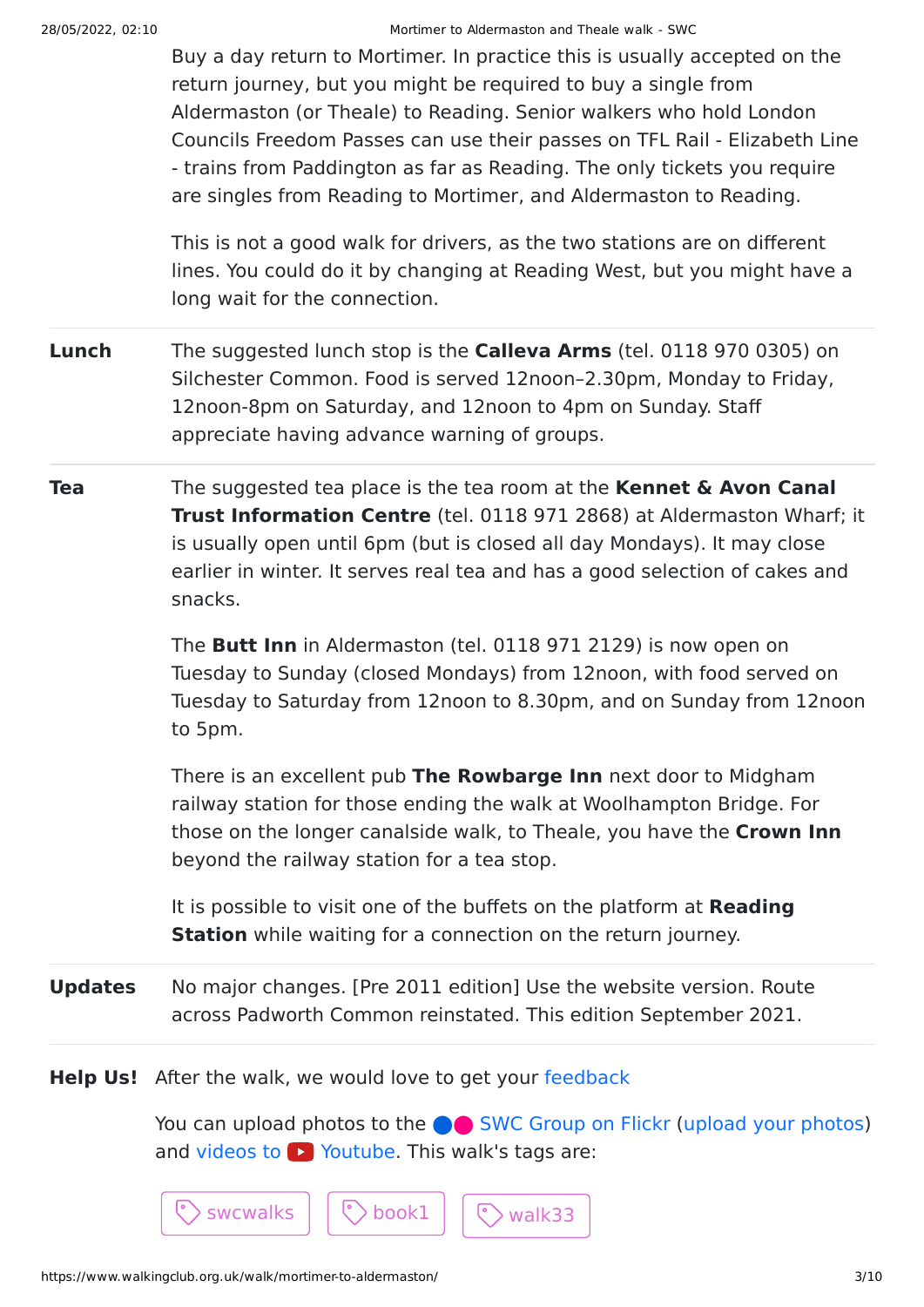**By Car Start** RG7 3NY **Finish**RG7 4LB

**Help** National Rail: 03457 48 49 50 • Travelline (bus times): 0871 200 22 33 (12p/min) • TFL (London) : 0343 222 1234

**Version** May-22 **[Marcus](https://www.walkingclub.org.uk/walks/marcus.html)**

**Copyright**[© Saturday Walkers Club.](https://www.walkingclub.org.uk/site/license.shtml) All Rights Reserved. No commercial use. No copying. No derivatives. Free with attribution for one time non-commercial use only. www.walkingclub.org.uk/site/license.shtml

## Walk Directions

- 1. Coming off the London train on platform 1 at **Mortimer Railway Station** go over the footbridge to exit the station. Turn right and in 50 metres, at a junction (where to go right takes you over the railway bridge), go left, your direction 315°. In 70 metres follow the road over **Foundry Brook** and bear left at roundabout, to head up towards the church.
- 2. In 70 metres you pass the Cinnamon Tree Indian restaurant on your right-hand side. In 165 metres, as the road swings to the right, by a two-armed byway sign, turn left onto a gravel drive, your direction 210°.
- 3. In 75 metres you pass the lychgate entrance to **St Mary's Church, Stratfield Mortimer** (probably locked), on your right-hand side. In 25 metres you cross Foundry Brook again on a bridge with brick headwalls and go *straight on*, with the tarmac drive to Ladyfield House on your right.
- 4. In 35 metres go through a gap in the fence (with a metal fieldgate, off its hinges, to its left-hand side) and turn right, following a yellow arrow footpath sign, your direction 235°, with the field fence – and soon the banks of the brook – on your righthand side and an open field on your left. Stay on the path following the yellow arrow signs.
- 5. In 400 metres, as you come up to a field boundary, *turn right* and cross the brook by a footbridge with metal railings and then *immediately go left* on the other side, now on a path with the brook on your left-hand side and an open field on your right. In 200 metres, just before you pass through a field boundary, you pass the remnants of a wooden platform bridge on your left.
- 6. Keep ahead and in 230 metres turn left through a metal swing gate (with footpath markers on both side), your initial direction south, then follow the path along the lefthand side of the field by the edge of the brook, on a grassy way. In 365 metres go over a wooden plank bridge with wooden handrails and metal swing gates at either end.
- 7. In 100 metres **[!]** do not go through a gate on your left, but bear right , still with the brook on your left-hand side, and still on a grassy way, your direction 310°. Follow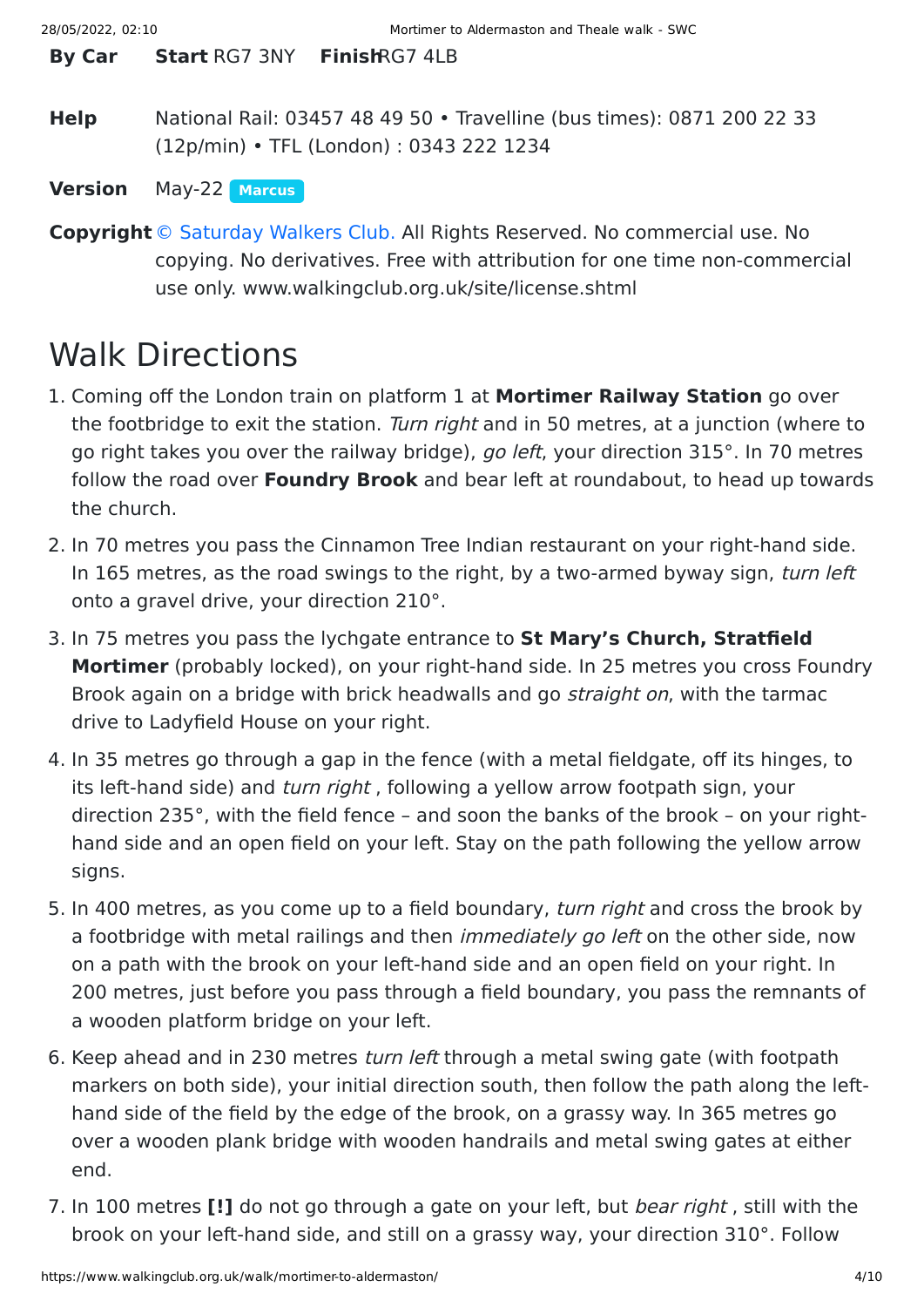the path as it curves gradually to the right, following the sweep of the brook for 320 metres. Go through a metal kissing gate in the far corner of the field and onto a path through a copse. In 35 metres you come to a minor tarmac road **[2]** where you turn left, over a bridge, your direction 230°.

- 8. In 400 metres ignore another minor road to the right and keep straight on, past **Brocas Lands Farm** (as marked on the OS map).
- 9. In 200 metres, as the tarmac road veers to the left, go straight on, passing to the left of a rusty metal barrier and onto an earth road between hedges, your direction 250°. In 200 metres, where this earth road swings to the left, follow the footpath sign through a field boundary and head straight across a large field towards pylons, your direction 275°. **[!] Note** If this field is in crop or has recently been ploughed up, you might prefer to walk along its boundaries, left first for 80 metres, then right for 400 metres, to then turn left through the metal kissing gate in the hedge mentioned in the paragraph below.
- 10. Heading across the large field, in 450 metres, before going under the pylon cables, turn left towards a metal kissing gate in the hedge, 55 metres away, due south. Go through this gate and head downhill towards a gate in the valley (which may initially be obscured by crops), your direction 190°. (You are heading towards the left of a timber-framed thatched house on the hillside opposite.) In 145 metres you pass under the pylons.
- 11. In 80 metres go on a three-plank bridge over a stream and through a wooden swing gate on its far side. Now head up a grassy field in the same direction, aiming about 100 metres to the left of the timber-framed house.
- 12. In 175 metres, [!] leave the field through a metal kissing gate on your left-hand side, go down four earthen steps and rejoin the earth road you left earlier, but now narrower with bushes on both sides. Turn right, uphill, your direction 205°. (If you miss this exit, continue up the left-hand side of the field towards fieldgates which you will have to climb over to rejoin the earth road).
- 13. In 85 metres, the road widens as you pass on your right-hand side the entrance driveway to the thatched house (The Mount). Keep forward and in 90 metres, although your onward route is straight on, joining a tarmac road, *detour right* on Wall Lane, your direction 340°, and immediately go through the wooden kissing gate on your right-hand side, to visit the **Calleva Amphitheatre** (next to The Mount).
- 14. Retrace your steps and continue on the tarmac road you had just joined, southwards. In 100 metres ignore a road to the left and carry straight on, your direction 215°, on Church Lane. In 80 metres you come to the **Roman Walls of Calleva** and a pond on your right-hand side. To the right is the entrance to **St Mary the Virgin Church, Silchester** . **[3]**. Before visiting the church, you might like to go up to the Roman walls to read an information panel about the history of the site.
- https://www.walkingclub.org.uk/walk/mortimer-to-aldermaston/ 5/10 15. Coming out of the church, turn left and then left again to head south-west on a path through the churchyard, leaving it through a wooden swing gate. Veer left to continue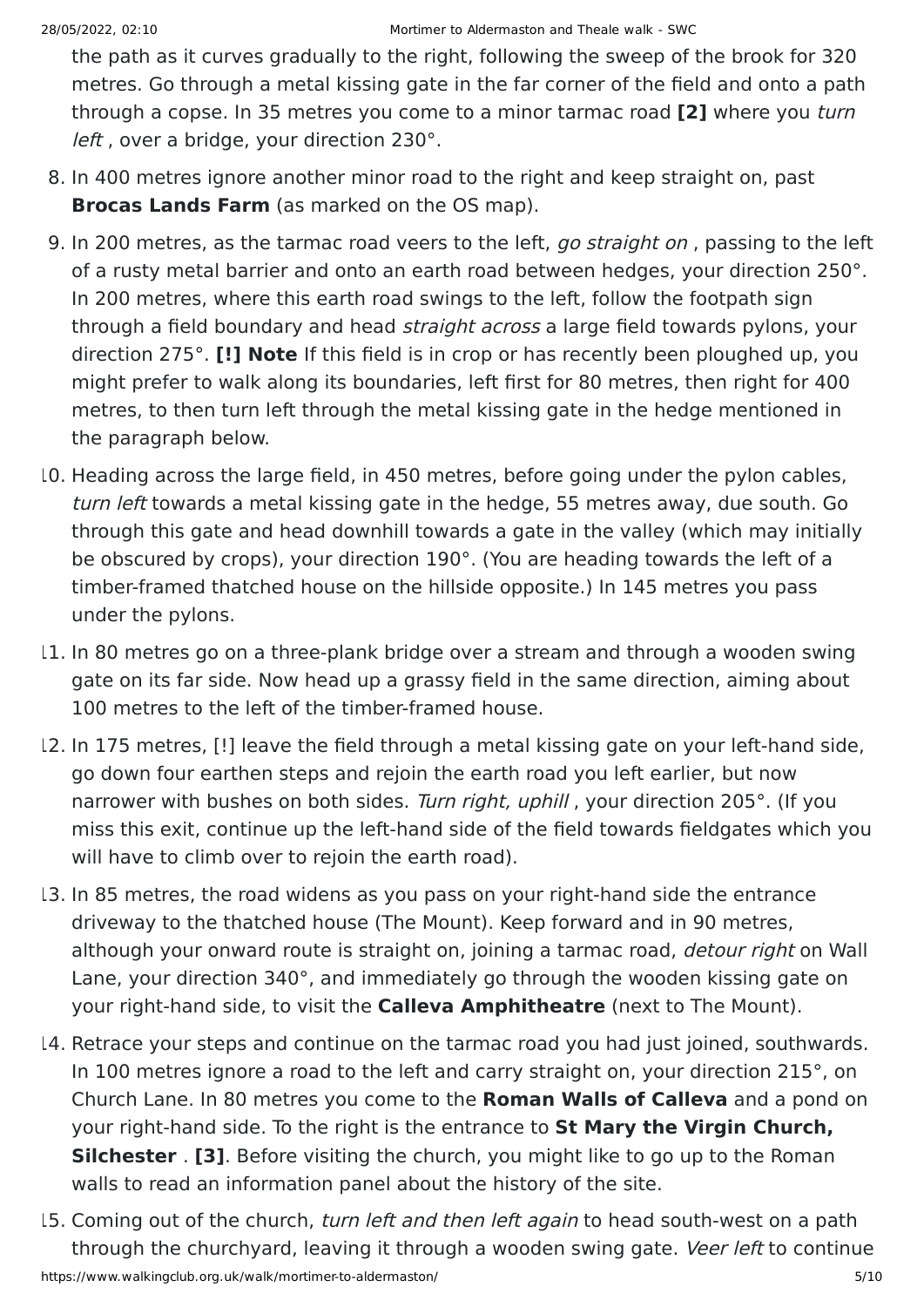on a path along the top of the Roman walls.

- 16. In 85 metres go down steps, and then up steps on the other side, to contine along the top of the wall.
- 17. You could continue along the top of the walls for the next 1km to the West Gate, but the suggested route is to come down at the next but one gap (after 300 metres),just before the walls swing to the right, and continue below them. On this route there are information panels about the South Gate and the earlier **Iron Age Settlement** (whose ramparts are visible in the field on your left after a further 300 metres). For the final 350 metres the path winds through woodland, still with the Roman walls on your right and now a wide ditch down on your left. Eventually you go through a wooden kissing gate at the site of the West Gate.
- 18. Turn left here and go through a wooden swing gate on to a wide path signposted to Silchester Village, your direction 285°, with a hedge on the left and fence on your right (ignoring the wooden kissing gate to your left).
- 19. In 135 metres ignore a wooden kissing gate on your right-hand side. In a further 200 metres, continue through a gap to the side of a metal fieldgate. In a further 350 metres you go past a small green wooden hut, which once housed the Calleva Museum. Continue ahead across a tarmac road and along a gravel track.
- 20. In 60 metres you come to another tarmac road and cross over it to continue on a path. In a further 120 metres, you come to a gravel path, with Silchester Church of England Primary School on your right-hand side. Turn left and in 20 metres keep left your direction 190°, and cross **Silchester Common** , laid out with sports pitches. In 250 metres, at the far side of the Common, you reach the **Calleva Arms**, the suggested lunchtime stop.
- 21. After lunch, retrace your steps across the Common, your direction due north from the pub. You pass a pavilion on your left-hand side. Turn left onto the car park beyond the pavilion and take the exit at the far end leading into a copse (ignore a turning left into playing fields) and in 30 metres you are back at Silchester Church of England Primary School. Turn left, with the school fence on your right-hand side, your direction due west.
- 22. In 30 metres, at the end of the school fence, do not take the forest track to the right of the fence, but keep ahead on a more substantial bridleway, your direction 265°. In less than 100 metres **[!]** fork right onto a faint path, into a landscape of gorse and silver birch, your direction 280°. In 80 metres your way is joined by another path from behind, on your left-hand side. Continue forward, your direction now 300°.
- 23. In 100 metres, you come to a tarmac road. Cross the road and continue on an earth and gravel car-wide track, past a wooden fieldgate, into **Aldermaston Soke Woods** (as marked on the OS map), your direction 5°. Heather Brae House is on your righthand side. Go straight on through these woods, mainly of Scots pine, ignoring all ways off. The route undulates but is as straight as an arrow through the woods. In winter the track might develop puddles but it is mostly free from mud.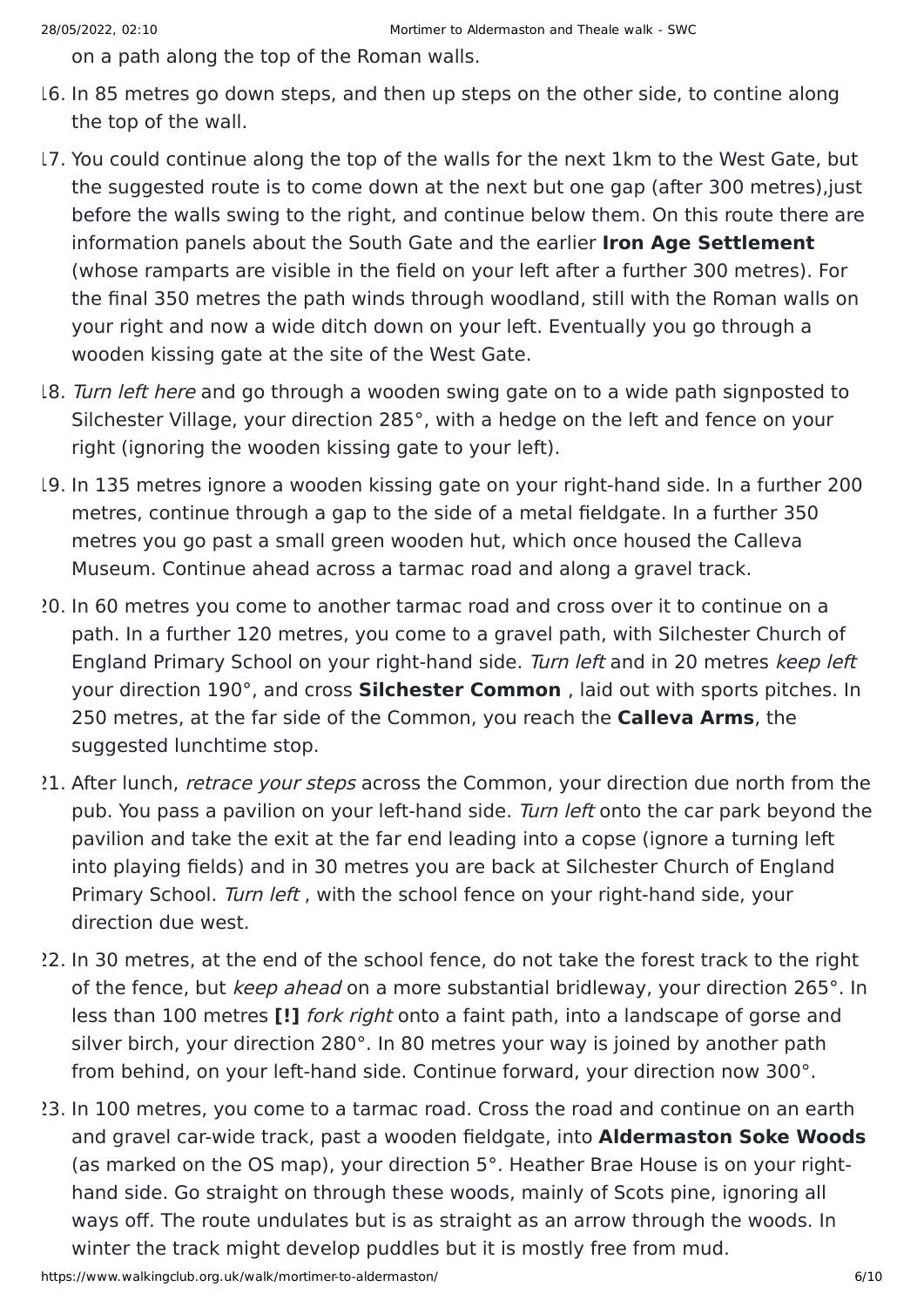- 24. In 1.6km **[4]**, as the track swings to the right, keep ahead and pass to the right of a wooden fieldgate to come out onto a tarmac road.
- 25. The original route continued ahead for 750 metres across what was Burnt Common and then Padworth Common, but much of this area has been lost to gravel workings. The diversion around these workings was removed from these Directions for a while as the paths had become overgrown. The route has now been reinstated, as an alternative to the simpler road route below, although at certain times of year the paths can still be overgrown. The route: Cross over the road and turn left down its verge. Although the footpath running parallel to the road, some 10 metres to the right, beyond the treeline, is still there, it is best avoided as it is overgrown most times of the year. Continue down the road for 450 metres until - some 15 metres before you come to a property called "Windy Whistles" - **[!]** turn right at a wooden finger footpath sign, to pass through a new fieldgate, then go over a stile onto a car wide track, through light woodland, your direction due north. In 280 metres, at the end of the track, turn right along the fenceline on your right, following yellow arrows, your direction now 60° with treeline to your left, and Burnt Common to your right. Keep ahead for some 100 metres, before you dog-leg left then right, to continue along a cleared, raised woodland path **[!] Take Care** : your footbed is covered in rabbit burrows and holes. In 250 metres you go under pylons, between pylon posts, and in 20 metres, at a minor cross paths, by a marker post with yellow disc, you turn left and in 5 metres turn right onto a minor path, over the Common, your direction 60°. In a further 200 metres, at a path junction, with a three-plank bridge to your right, and by a marker post with yellow disc, take the left path, your direction due north. In 120 metres keep ahead at a minor cross paths and in 70 metres, with Birch Cottage ahead and to your right, bear left through light woodland and in 50 metres you come out onto a busy road. Cross over to the bus stop and turn left, to rejoin the Road Route at the bridleway turning right to "The Croft".

### 26. **The Road Route**

- 27. Turn left on to the road, your direction 265°. In 650 metres, with 50 mph signs to left and right, turn right into Chapel Lane. Walk up this residential road for 200 metres to reach a road with a red post box on your right.
- 28. Turn right into this busier road, your direction 40°. In 300 metres you pass a (please drive carefully through) Padworth Common sign on your left-hand sign. In a further 100 metres (just before a 50 mph sign in the verge on your right), turn half-right past a metal barrier on to **Padworth Common** and take the signposted public footpath to your left, your direction 60°.
- 29. In 10 metres ignore the permisive path to your left and keep ahead on a grassy way for 500 metres, ignoring ways off, until you come out onto the drive of Birch Cottage, with the cottage on your right-hand side. Here you turn left along the cottage's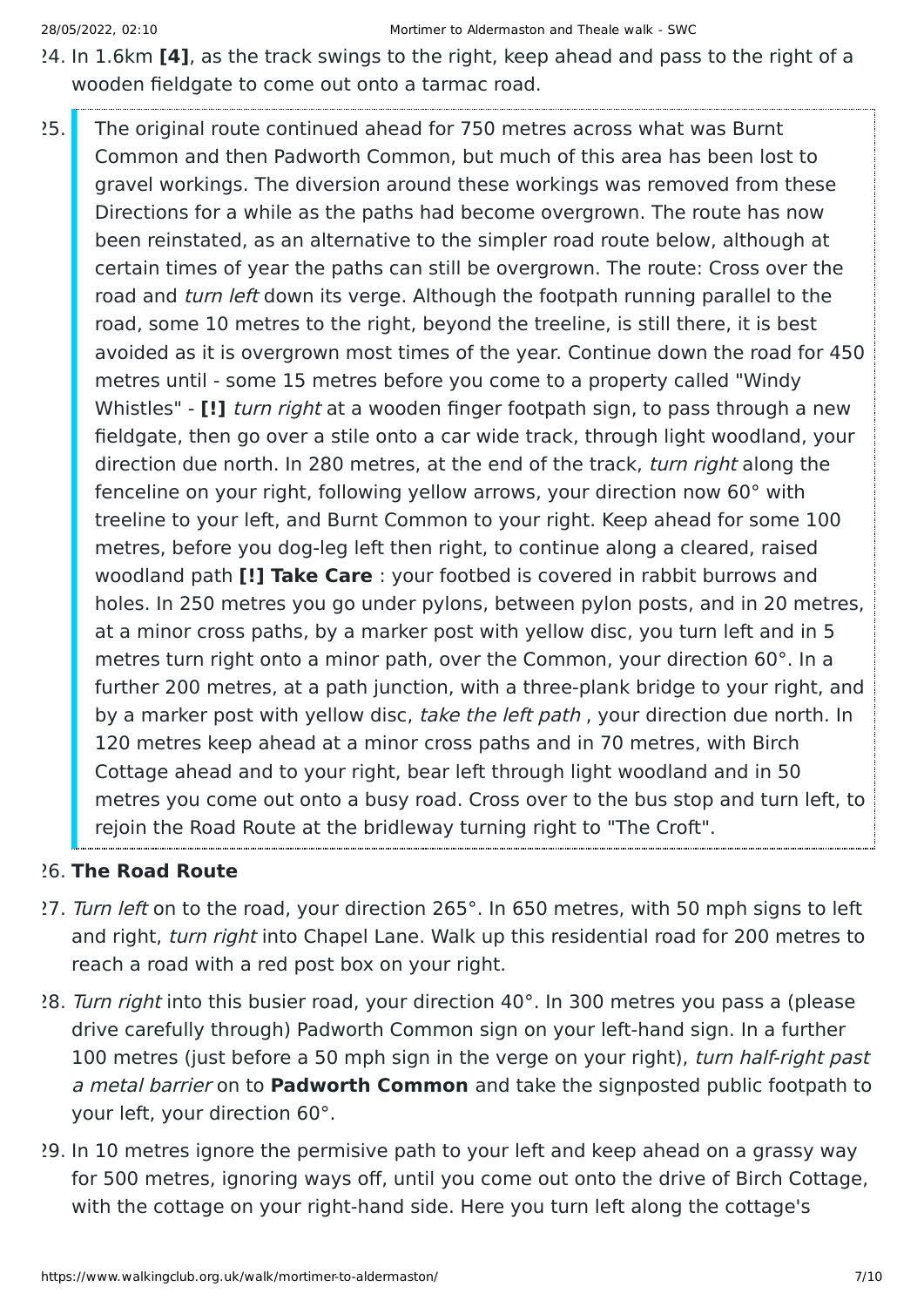driveway to reach the busy road again, which you cross and then *turn left* along its verge, your direction 250°.

- 30. In 65 metres, by another 50 mph sign, and just past a bus stop, **[5]** you come to an entrance to a property called 'The Croft'. Here follow the bridleway sign and turn right, your direction 350°, along the earth and gravel access road.
- 31. In 50 metres ignore a turn to the left (to The Croft, House & Stables). In a further 80 metres you pass on your right the thatched Yew Tree Cottage. In 300 metres, with a pond on your left-hand side, keep left, avoiding a driveway ahead. In 35 metres you pass The Croft Cottage on your left-hand side and continue straight on. In 45 metres veer right with the main path, your direction 345°, keeping a hedge on the right. In 70 metres the path descends and enters woodland. You head down to a dip (often muddy) and up the other side.
- 32. After 100 metres uphill you go through low wooden posts with tops painted white. In a further 100 metres, at a path junction, take the left-hand path, to follow a blue arrow on a post, your direction 320°. In 30 metres you have a high steel and plastic coated wire mesh fence, coloured green, on your right-hand side, guarding a buried BP petrol depot.
- 33. In 340 metres you come down to a tarmac road where you *turn left* your direction 235°, and head uphill. In 65 metres you pass the entrance drive to the Jubilee Day Nursery on your left-hand side. The path along the top of the bank beside the wire mesh fence to your right is marked "Private - for the Schools' use Only".
- 34. In 240 metres up this road **[6]**, as the road bends left, turn right on to the gravel drive to Upper Lodge Farm, your direction 345° (heading almost back on yourself). In 60 metres, as the drive swings to the left, keep ahead through a metal fieldgate onto a public footpath, your direction due north, with bushes on both sides and light woodland to your right.
- 35. In 300 metres go through a wooden fieldgate to come out onto a tarmac road, opposite Padworth College. Turn left on this road, your direction 225°.
- 36. In 80 metres turn right onto a gravel road, a signposted restricted byway to **Padworth Church**, your direction 315°. In 80 metres, in front of the war memorial with the lychgate to the church behind, *follow a path to the left*, your direction 280°.
- 37. In 50 metres you come to a tarmac farm road where you turn right and continue forward with fields on both sides, your direction 300°. In 60 metres, by a two-armed footpath sign turn left, your direction 250°, towards five small concrete mushrooms. By these mushrooms, with horse stables over to your left, turn right onto a signposted footpath, along an earth and gravel track, your direction 335°.
- 38. In 65 metres go through a metal fieldgate (with a broken stile on its left-hand side) and in 20 metres go through another metal fieldgate, to come out into a potentially muddy, horse-churned up field, with an elecric stock-control fence on your right-hand side. Head down this field, following the fence line and in 190 metres, at the bottom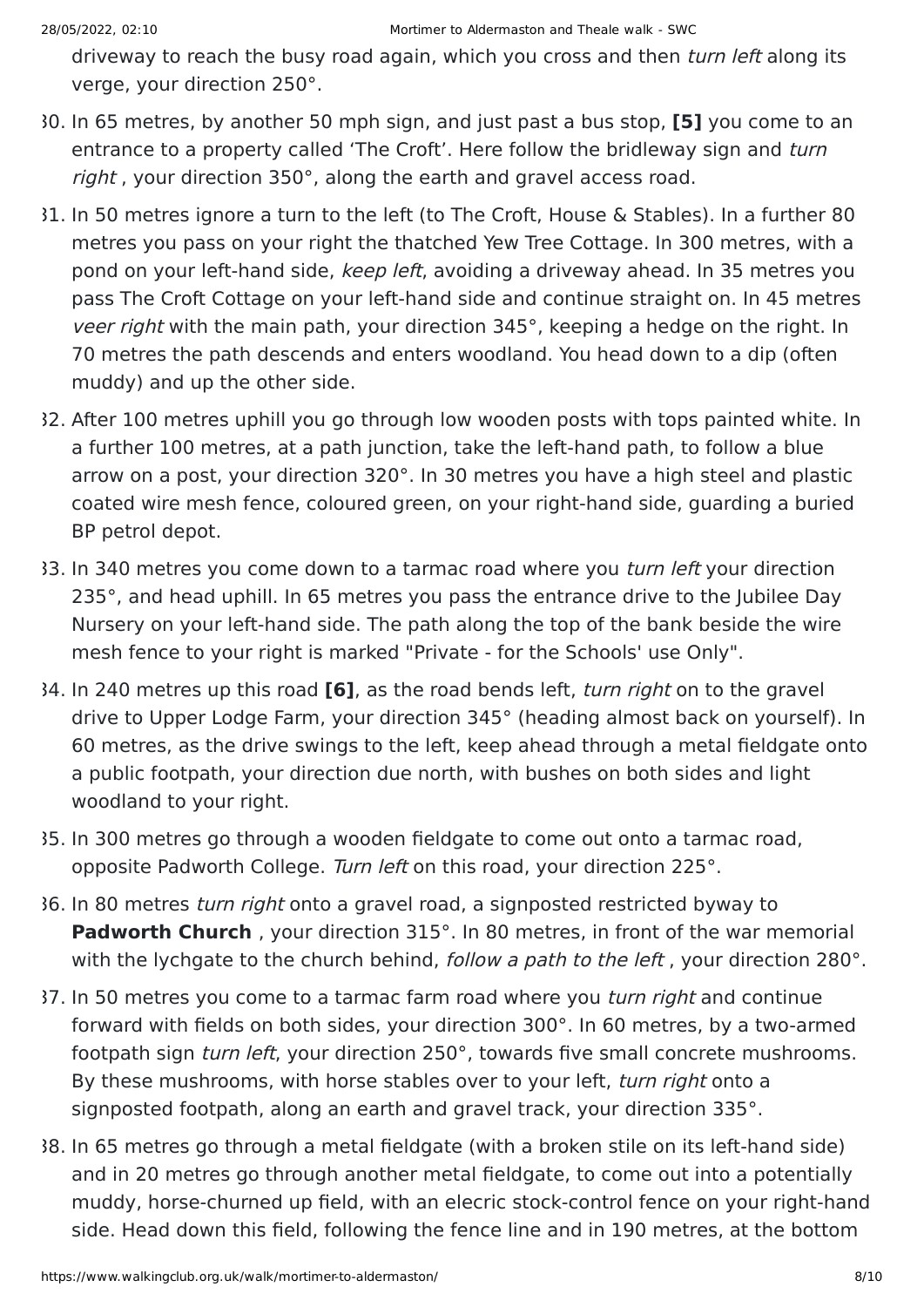of the field, you go through a new fieldgate and bear left over the next field, your direction 290°.

- 39. In 210 metres, in the left-hand corner of this field, with a stream to your left, pass through a metal gate and go over a narrow bridge with a wooden handrail and continue onwards across the next field, planted with tree saplings, your direction 295°. In 160 metres, cross a track and by a four-armed footpath sign, go through a wooden swing gate onto a wooden bridge with wooden handrails over a stream and keep straight on, between low post and mesh fences.
- 40. In 100 metres go through a gap in a hedgerow (wooden swing gate here missing September 2021) and in 20 metres cross a concrete bridge with metal handrails over **River Kennet Weir**. You then cross several other bridges in quick succession (passing a notice about the Salmon Pass Project, which allows fish to get past the weirs) and continue on a path between fencing.
- 41. You come out onto an earth and gravel car road, by a three-armed footpath sign where you turn left , your direction 310°. In 400 metres you pass the **Rudolf Steiner Alder Bridge Centre** on your right-hand side. In 130 metres you come to a lock and the main road.
- 42. At this point you have five choices. You can stop for tea at a pub, go directly to Aldermaston Station, stop at the Kennet & Avon Canal Trust's Information Centre for tea, or continue past it along the canal for a further 6.5km (4 miles) to finish your walk in Theale, or take the shorter 2 mile canalside walk to finish your walk at Woolhampton Bridge (for Midgham station).
- 43. If going to the **Butt Inn** for tea (now open from 12noon, Tuesday to Sunday, closed on Mondays), you go left, your direction 210°, coming to the pub in 120 metres. Afterwards, retrace your steps to this point. If heading for Woolhampton Bridge along the canal, cross over the road and continue ahead along the canal.
- 44. Turn right over the bridge over the canal, your direction 355°
- 45. If going to Aldermaston Station, once over the bridge at the first junction turn left onto Station Road, your direction 320°. In 60 metres fork right, signposted **Aldermaston Station**. In 120 metres you need to cross over the footbridge to platform 1 for trains to Reading (where you can get a cup of tea while changing trains) and onwards back to London.
- 46. If going to the **Canal Trust's Tea Room** or if continuing along the canal to Theale, turn right on the path to the left of the canal, signposted to Padworth Bridge. In 80 metres you reach the Trust's Information Centre, which has a Tea Room. After tea, retrace your steps for Aldermaston Station, or *continue straight on* for Theale.
- 47. After 2.5km on the towpath on the northern side of the canal you reach **Ufton Bridge** where you swap to the southern side of the canal.